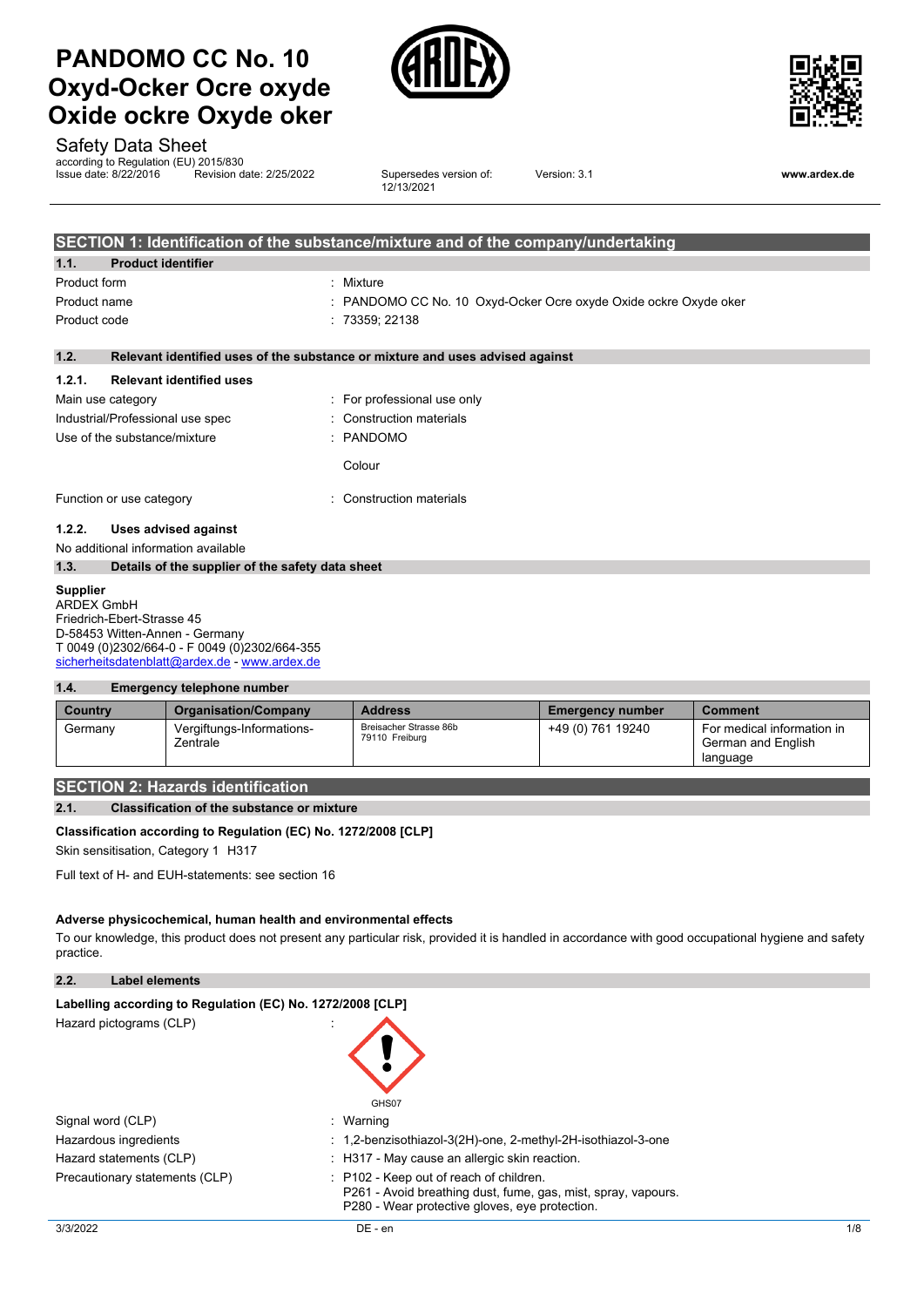## Safety Data Sheet

according to Regulation (EU) 2015/830

|               |  |  | regulations.                                                                                                                       |
|---------------|--|--|------------------------------------------------------------------------------------------------------------------------------------|
| Extra phrases |  |  | : Dispose of contents/container in accordance with regional/national/international/local                                           |
|               |  |  | P302+P352 - IF ON SKIN: Wash with plenty of water.<br>P333+P313 - If skin irritation or rash occurs: Get medical advice/attention. |

**Labelling according to Directive 67/548/EEC or 1999/45/EC**

### **2.3. Other hazards**

PBT: not relevant – no registration required

vPvB: not relevant – no registration required

Contains no PBT/vPvB substances ≥ 0.1% assessed in accordance with REACH Annex XIII

## **SECTION 3: Composition/information on ingredients**

## **3.1. Substances**

Not applicable

## **3.2. Mixtures**

| <b>Name</b>                  | <b>Product identifier</b>                                                                               | $\frac{9}{6}$ | <b>Classification according to</b><br><b>Regulation (EC) No.</b><br>1272/2008 [CLP]                                                                                                                                      |
|------------------------------|---------------------------------------------------------------------------------------------------------|---------------|--------------------------------------------------------------------------------------------------------------------------------------------------------------------------------------------------------------------------|
| 2-methyl-2H-isothiazol-3-one | (CAS-No.) 2682-20-4<br>(EC-No.) 220-239-6<br>(EC Index-No.) 613-326-00-9<br>(REACH-no) 01-2120764690-50 | $0 - 1.25$    | Acute Tox. 2 (Inhalation), H330<br>Acute Tox. 3 (Dermal), H311<br>Acute Tox. 3 (Oral), H301<br>Skin Sens. 1A, H317<br>Skin Corr. 1B, H314<br>Eye Dam. 1, H318<br>Aguatic Acute 1, H400 (M=10)<br>Aquatic Chronic 1, H410 |

## **Specific concentration limits:**

| <b>Name</b>                  | <b>Product identifier</b>                                                                               | <b>Specific concentration limits</b>  |  |  |  |
|------------------------------|---------------------------------------------------------------------------------------------------------|---------------------------------------|--|--|--|
| 2-methyl-2H-isothiazol-3-one | (CAS-No.) 2682-20-4<br>(EC-No.) 220-239-6<br>(EC Index-No.) 613-326-00-9<br>(REACH-no) 01-2120764690-50 | (0.0015 ≤C < 100) Skin Sens. 1A, H317 |  |  |  |

## Full text of H- and EUH-statements: see section 16

|             | <b>SECTION 4: First aid measures</b>                        |                                                                                                                                     |
|-------------|-------------------------------------------------------------|-------------------------------------------------------------------------------------------------------------------------------------|
| 4.1.        | <b>Description of first aid measures</b>                    |                                                                                                                                     |
|             | First-aid measures general                                  | : Take off contaminated clothing and wash before reuse.                                                                             |
|             | First-aid measures after inhalation                         | Move the affected person to the fresh air. Get medical advice/attention if you feel unwell.                                         |
|             | First-aid measures after skin contact                       | Wash skin with plenty of water. If skin irritation occurs: Get medical advice/attention.                                            |
|             | First-aid measures after eye contact                        | IF IN EYES: Rinse cautiously with water for several minutes. Remove contact lenses, if present<br>and easy to do. Continue rinsing. |
|             | First-aid measures after ingestion                          | Call a poison center or a doctor if you feel unwell.                                                                                |
| 4.2.        | Most important symptoms and effects, both acute and delayed |                                                                                                                                     |
|             | Symptoms/effects                                            | : If symptoms persist call a doctor.                                                                                                |
| 4.3.        |                                                             | Indication of any immediate medical attention and special treatment needed                                                          |
|             | Treat symptomatically.                                      |                                                                                                                                     |
|             | <b>SECTION 5: Firefighting measures</b>                     |                                                                                                                                     |
| 5.1.        | <b>Extinguishing media</b>                                  |                                                                                                                                     |
|             | Suitable extinguishing media                                | : Water spray. Foam. Carbon dioxide. extinguishing powder.                                                                          |
|             | Unsuitable extinguishing media                              | Do not use a heavy water stream.                                                                                                    |
| 5.2.        | Special hazards arising from the substance or mixture       |                                                                                                                                     |
| Fire hazard |                                                             | : Not dangerous.                                                                                                                    |
|             | Explosion hazard                                            | None.                                                                                                                               |
|             | Reactivity in case of fire                                  | Product is not explosive.                                                                                                           |
| fire        | Hazardous decomposition products in case of                 | : Carbon oxides (CO, CO2). Sulphur dioxide.                                                                                         |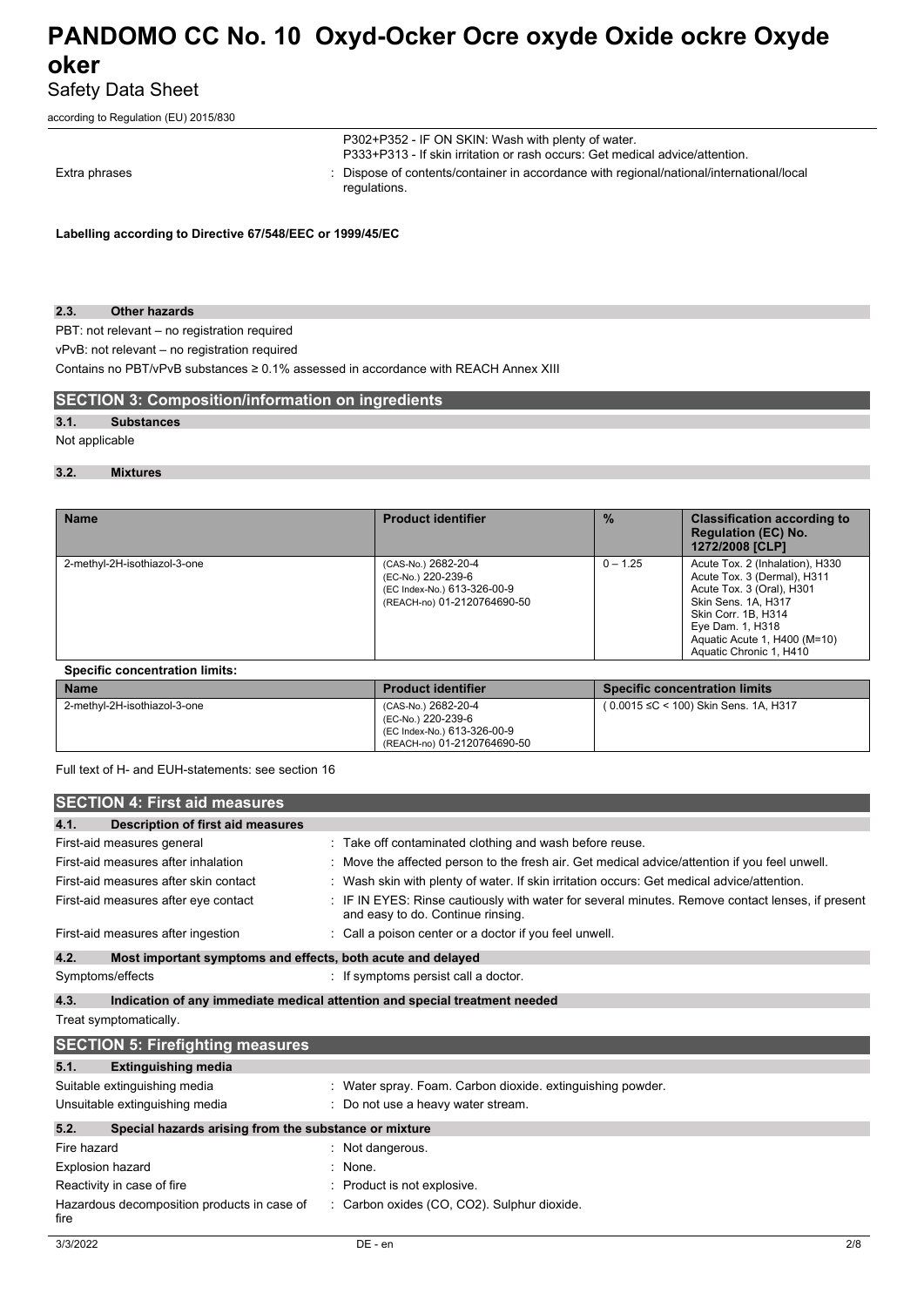## Safety Data Sheet

according to Regulation (EU) 2015/830

| 5.3.                           | <b>Advice for firefighters</b>                                               |                                                                                                                                                                                                                         |
|--------------------------------|------------------------------------------------------------------------------|-------------------------------------------------------------------------------------------------------------------------------------------------------------------------------------------------------------------------|
| Precautionary measures fire    |                                                                              | Evacuate area.                                                                                                                                                                                                          |
| Firefighting instructions      |                                                                              | Contain the extinguishing fluids by bunding.                                                                                                                                                                            |
| Protection during firefighting |                                                                              | Do not attempt to take action without suitable protective equipment. Self-contained breathing<br>apparatus.                                                                                                             |
| Other information              |                                                                              | Fire residues and contaminated fire extinguishing water must be disposed of in accordance<br>with local regulations.                                                                                                    |
|                                | <b>SECTION 6: Accidental release measures</b>                                |                                                                                                                                                                                                                         |
| 6.1.                           |                                                                              | Personal precautions, protective equipment and emergency procedures                                                                                                                                                     |
| General measures               |                                                                              | Spills of this product present a serious slipping hazard. Absorb spillage to prevent material<br>damage. Ensure adequate air ventilation.                                                                               |
| 6.1.1.                         | For non-emergency personnel                                                  |                                                                                                                                                                                                                         |
| Protective equipment           |                                                                              | Concerning personal protective equipment to use, see section 8.                                                                                                                                                         |
| Emergency procedures           |                                                                              | : Avoid contact with skin and eyes.                                                                                                                                                                                     |
| 6.1.2.                         | For emergency responders                                                     |                                                                                                                                                                                                                         |
| Protective equipment           |                                                                              | Do not attempt to take action without suitable protective equipment. For further information<br>refer to section 8: "Exposure controls/personal protection".                                                            |
| 6.2.                           | <b>Environmental precautions</b>                                             |                                                                                                                                                                                                                         |
|                                | Avoid release to the environment. Prevent entry to sewers and public waters. |                                                                                                                                                                                                                         |
| 6.3.                           | Methods and material for containment and cleaning up                         |                                                                                                                                                                                                                         |
| For containment                |                                                                              | : Collect spillage.                                                                                                                                                                                                     |
| Methods for cleaning up        |                                                                              | : Absorb with liquid-binding material (e.g. sand, diatomaceous earth, acid- or universal binding<br>agents).                                                                                                            |
| Other information              |                                                                              | Place in a suitable container for disposal in accordance with the waste regulations (see Section<br>13).                                                                                                                |
| 6.4.                           | Reference to other sections                                                  |                                                                                                                                                                                                                         |
|                                | See Section 8. See Section 7. See Section 13.                                |                                                                                                                                                                                                                         |
|                                | <b>SECTION 7: Handling and storage</b>                                       |                                                                                                                                                                                                                         |
| 7.1.                           | Precautions for safe handling                                                |                                                                                                                                                                                                                         |
|                                | Additional hazards when processed                                            | See Section 8.                                                                                                                                                                                                          |
| Precautions for safe handling  |                                                                              | Wear personal protective equipment. Ensure good ventilation of the work station. Prevent<br>aerosol formation or splashes.                                                                                              |
| Hygiene measures               |                                                                              | Do not eat, drink or smoke when using this product. Always wash hands after handling the<br>product. Contaminated work clothing should not be allowed out of the workplace. Wash<br>contaminated clothing before reuse. |
| 7.2.                           | Conditions for safe storage, including any incompatibilities                 |                                                                                                                                                                                                                         |
| Technical measures             |                                                                              | Keep container tightly closed in a cool, well-ventilated place.                                                                                                                                                         |
| Storage area                   |                                                                              | Keep out of frost.                                                                                                                                                                                                      |
| 7.3.                           | Specific end use(s)                                                          |                                                                                                                                                                                                                         |
|                                | No additional information available                                          |                                                                                                                                                                                                                         |
|                                | <b>SECTION 8: Exposure controls/personal protection</b>                      |                                                                                                                                                                                                                         |
| 8.1.                           | <b>Control parameters</b>                                                    |                                                                                                                                                                                                                         |
|                                |                                                                              |                                                                                                                                                                                                                         |

| iron hydroxide oxide yellow (51274-00-1) |                           |     |  |  |
|------------------------------------------|---------------------------|-----|--|--|
| DNEL/DMEL (Workers)                      |                           |     |  |  |
| Long-term - systemic effects, inhalation | 10 mg/ $m3$               |     |  |  |
| Long-term - local effects, inhalation    | 10 mg/ $m3$               |     |  |  |
| 2-methyl-2H-isothiazol-3-one (2682-20-4) |                           |     |  |  |
| DNEL/DMEL (Workers)                      |                           |     |  |  |
| Acute - local effects, inhalation        | $0.043$ mg/m <sup>3</sup> |     |  |  |
| Long-term - local effects, inhalation    | $0.021$ mg/m <sup>3</sup> |     |  |  |
| DNEL/DMEL (General population)           |                           |     |  |  |
| Acute - systemic effects, oral           | 0.053 mg/kg bw/day        |     |  |  |
| Acute - local effects, inhalation        | $0.043$ mg/m <sup>3</sup> |     |  |  |
| Long-term - systemic effects.oral        | 0.027 mg/kg bw/day        |     |  |  |
| 3/3/2022                                 | $DE - en$                 | 3/8 |  |  |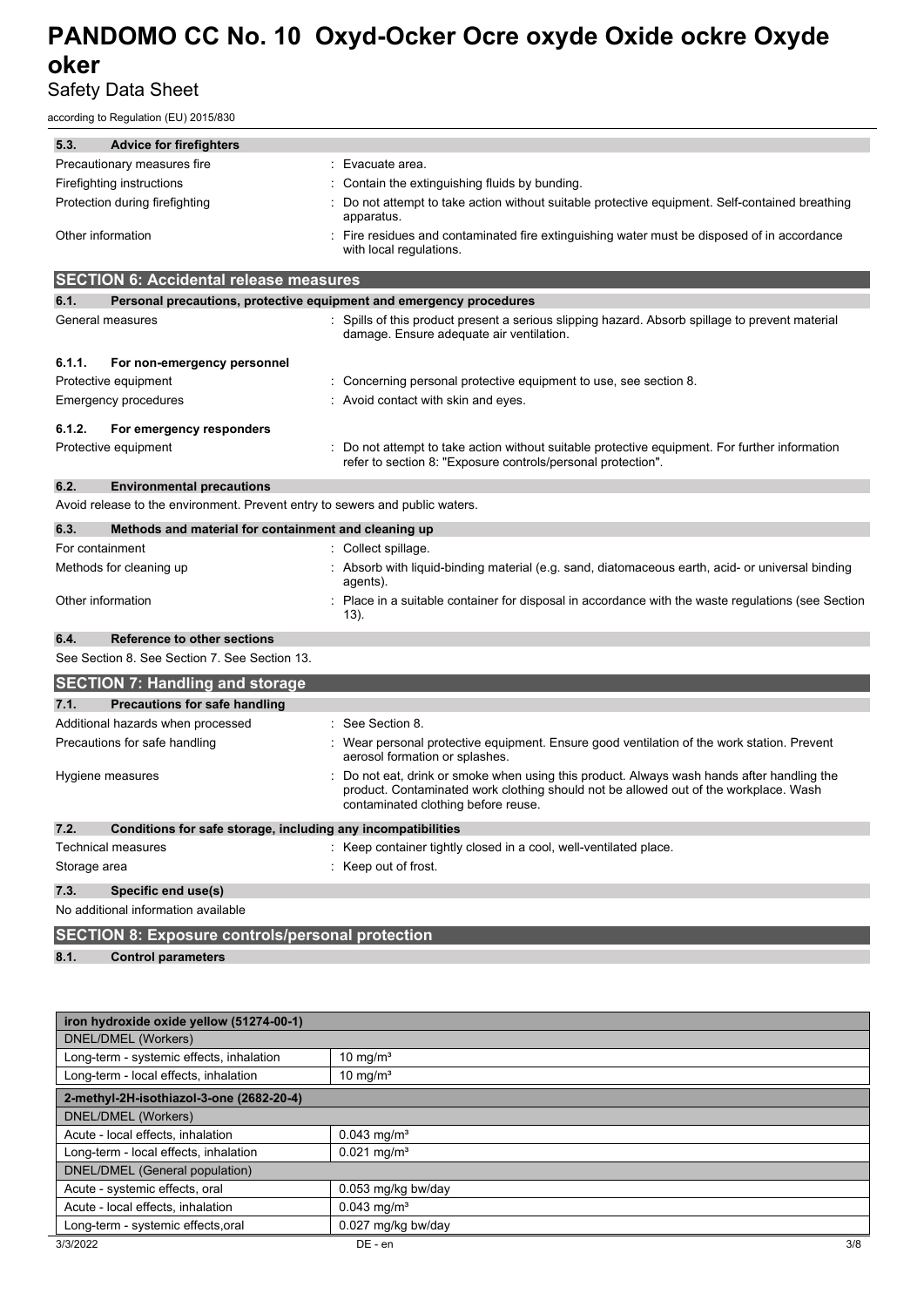## Safety Data Sheet

according to Regulation (EU) 2015/830

| 2-methyl-2H-isothiazol-3-one (2682-20-4) |                           |  |  |  |
|------------------------------------------|---------------------------|--|--|--|
| Long-term - local effects, inhalation    | $0.021$ mg/m <sup>3</sup> |  |  |  |
| PNEC (Water)                             |                           |  |  |  |
| PNEC aqua (freshwater)                   | $3.39 \mu g/l$            |  |  |  |
| PNEC aqua (marine water)                 | $3.39 \mu g/l$            |  |  |  |
| PNEC (Soil)                              |                           |  |  |  |
| PNEC soil                                | $0.047$ mg/kg dwt         |  |  |  |
| PNEC (STP)                               |                           |  |  |  |
| PNEC sewage treatment plant              | $0.23$ mg/l               |  |  |  |
| 8.2.<br><b>Exposure controls</b>         |                           |  |  |  |

### **Appropriate engineering controls:**

Ensure good ventilation of the work station.

#### **Hand protection:**

Protective gloves. Please follow the instructions related to the permeability and the penetration time provided by the manufacturer. Choosing the proper glove is a decision that depends not only on the type of material, but also on other quality features, which differ for each manufacturer. Since the product consists of several substances, the durability of the glove material cannot be estimated and needs to be tested before use

#### **Eye protection:**

Avoid splashing. Wear closed safety glasses

#### **Skin and body protection:**

Wear proper protective equipment

#### **Respiratory protection:**

In case of inadequate ventilation wear respiratory protection. Do not breathe gas/fumes/vapour/spray



#### **Environmental exposure controls:**

Avoid release to the environment.

#### **Other information:**

Handle in accordance with good industrial hygiene and safety procedures.

| <b>SECTION 9: Physical and chemical properties</b>            |                                      |  |  |
|---------------------------------------------------------------|--------------------------------------|--|--|
| 9.1.<br>Information on basic physical and chemical properties |                                      |  |  |
| Physical state                                                | : Liquid                             |  |  |
| Appearance                                                    | : Liquid.                            |  |  |
| Colour                                                        | : Yellow.                            |  |  |
| Odour                                                         | : characteristic.                    |  |  |
| Odour threshold                                               | : No data available                  |  |  |
| рH                                                            | $: 10 - 11$                          |  |  |
| Relative evaporation rate (butylacetate=1)                    | : No data available                  |  |  |
| Melting point                                                 | : Not applicable                     |  |  |
| Freezing point                                                | No data available                    |  |  |
| Boiling point                                                 | : 100 °C                             |  |  |
| Flash point                                                   | No data available                    |  |  |
| Auto-ignition temperature                                     | : No data available                  |  |  |
| Decomposition temperature                                     | No data available                    |  |  |
| Flammability (solid, gas)                                     | Not applicable                       |  |  |
| Vapour pressure                                               | No data available                    |  |  |
| Relative vapour density at 20 °C                              | No data available                    |  |  |
| Relative density                                              | : No data available                  |  |  |
| Density                                                       | : $1.3 - 1.5$ g/cm <sup>3</sup>      |  |  |
| Solubility                                                    | Forms emulsion in presence of water. |  |  |
| Partition coefficient n-octanol/water (Log Pow)               | : No data available                  |  |  |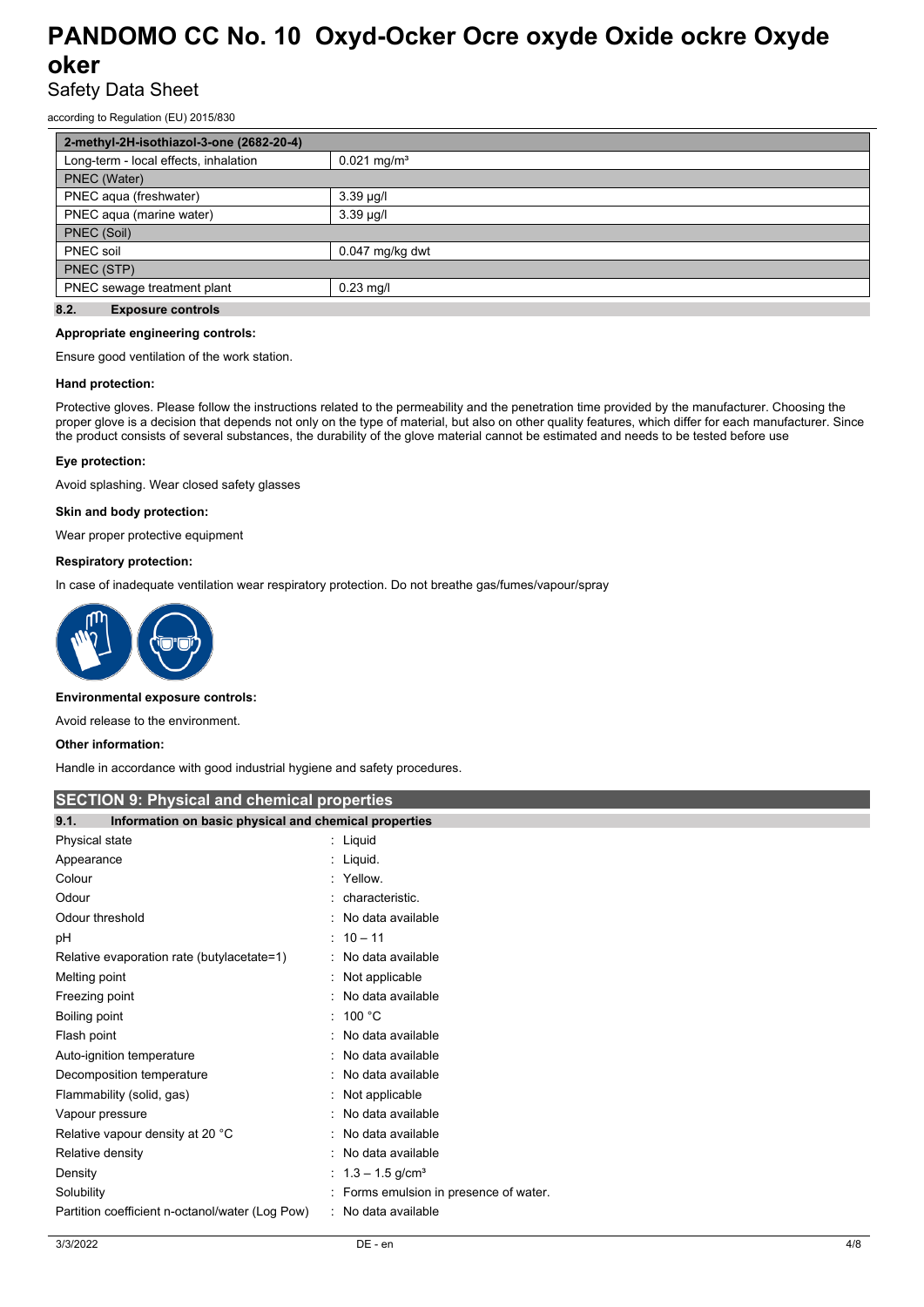## Safety Data Sheet

| according to Regulation (EU) 2015/830                                   |                                                                                                                                 |
|-------------------------------------------------------------------------|---------------------------------------------------------------------------------------------------------------------------------|
| Viscosity, kinematic                                                    | : No data available                                                                                                             |
| Viscosity, dynamic                                                      | $550 - 650$ mPa.s                                                                                                               |
| <b>Explosive properties</b>                                             | No data available                                                                                                               |
| Oxidising properties                                                    | No data available                                                                                                               |
| <b>Explosive limits</b>                                                 | No data available                                                                                                               |
| 9.2.<br><b>Other information</b>                                        |                                                                                                                                 |
| VOC content                                                             | $:$ < VOC - Swiss ordinance                                                                                                     |
| <b>SECTION 10: Stability and reactivity</b>                             |                                                                                                                                 |
| 10.1.<br><b>Reactivity</b>                                              |                                                                                                                                 |
| None.                                                                   |                                                                                                                                 |
| 10.2.<br><b>Chemical stability</b>                                      |                                                                                                                                 |
|                                                                         |                                                                                                                                 |
| Stable under normal conditions.                                         |                                                                                                                                 |
| 10.3.<br>Possibility of hazardous reactions                             |                                                                                                                                 |
| No dangerous reactions known under normal conditions of use.            |                                                                                                                                 |
| 10.4.<br><b>Conditions to avoid</b>                                     |                                                                                                                                 |
| None under recommended storage and handling conditions (see section 7). |                                                                                                                                 |
| 10.5.<br>Incompatible materials                                         |                                                                                                                                 |
| None.                                                                   |                                                                                                                                 |
| 10.6.<br><b>Hazardous decomposition products</b>                        |                                                                                                                                 |
| No hazardous decomposition products known.                              |                                                                                                                                 |
| <b>SECTION 11: Toxicological information</b>                            |                                                                                                                                 |
| 11.1.<br>Information on toxicological effects                           |                                                                                                                                 |
| Acute toxicity                                                          | : Not classified                                                                                                                |
|                                                                         |                                                                                                                                 |
| 2-methyl-2H-isothiazol-3-one (2682-20-4)<br>LD50 oral rat               | 120 mg/kg bodyweight (EPA OPPTS 870.1100: Acute Oral Toxicity, Rat, Female,                                                     |
|                                                                         | Experimental value, Oral, 7 day(s))                                                                                             |
| LD50 dermal rat                                                         | 242 mg/kg bodyweight (OECD 402: Acute Dermal Toxicity, 24 h, Rat, Male / female,<br>Experimental value, Dermal, 14 day(s))      |
| LC50 Inhalation - Rat                                                   | 0.11 mg/l (OECD 403: Acute Inhalation Toxicity, 4 h, Rat, Male / female, Experimental value,<br>Inhalation (aerosol), 7 day(s)) |
| Skin corrosion/irritation                                               | Not classified                                                                                                                  |
|                                                                         | pH: 10 - 11                                                                                                                     |
| Serious eye damage/irritation                                           | Not classified                                                                                                                  |
|                                                                         | pH: 10 - 11                                                                                                                     |
| Respiratory or skin sensitisation                                       | May cause an allergic skin reaction.                                                                                            |
| Germ cell mutagenicity                                                  | Not classified                                                                                                                  |
| Carcinogenicity                                                         | Not classified                                                                                                                  |
| Reproductive toxicity                                                   | Not classified                                                                                                                  |
| STOT-single exposure                                                    | Not classified                                                                                                                  |
| STOT-repeated exposure                                                  | Not classified                                                                                                                  |
| Aspiration hazard                                                       | : Not classified                                                                                                                |
| Potential adverse human health effects and<br>symptoms                  | : No data available.                                                                                                            |
| <b>SECTION 12: Ecological information</b>                               |                                                                                                                                 |
| 12.1.<br><b>Toxicity</b>                                                |                                                                                                                                 |
| Ecology - general                                                       | : The product is not considered harmful to aquatic organisms nor to cause long-term adverse<br>effects in the environment.      |
| Ecology - water                                                         | Avoid undiluted product to come into sewer or superficial water.                                                                |
|                                                                         |                                                                                                                                 |
| 2-methyl-2H-isothiazol-3-one (2682-20-4)                                |                                                                                                                                 |

system, Experimental value, GLP)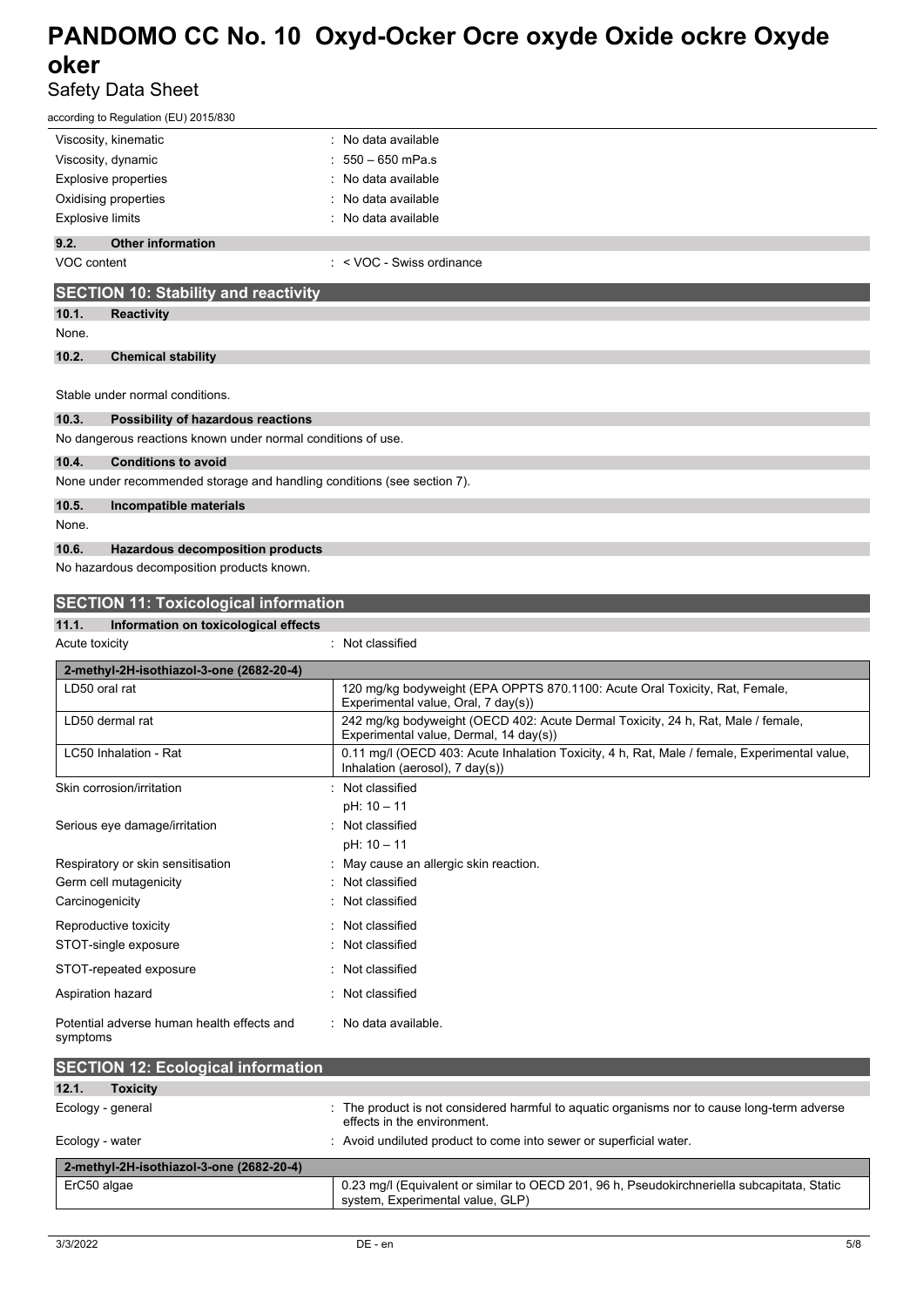Safety Data Sheet

according to Regulation (EU) 2015/830

| 12.2.<br>Persistence and degradability                         |                                                                                                                                                                                 |  |  |  |
|----------------------------------------------------------------|---------------------------------------------------------------------------------------------------------------------------------------------------------------------------------|--|--|--|
| PANDOMO CC No. 10 Oxyd-Ocker Ocre oxyde Oxide ockre Oxyde oker |                                                                                                                                                                                 |  |  |  |
| Persistence and degradability                                  | Not applicable.                                                                                                                                                                 |  |  |  |
| 2-methyl-2H-isothiazol-3-one (2682-20-4)                       |                                                                                                                                                                                 |  |  |  |
| Persistence and degradability                                  | Not readily biodegradable in water.                                                                                                                                             |  |  |  |
| 12.3.<br><b>Bioaccumulative potential</b>                      |                                                                                                                                                                                 |  |  |  |
| PANDOMO CC No. 10 Oxyd-Ocker Ocre oxyde Oxide ockre Oxyde oker |                                                                                                                                                                                 |  |  |  |
| Bioaccumulative potential                                      | No bioaccumulation.                                                                                                                                                             |  |  |  |
| 2-methyl-2H-isothiazol-3-one (2682-20-4)                       |                                                                                                                                                                                 |  |  |  |
| BCF - Fish [1]                                                 | 5.75 - 48.1 (56 day(s), Lepomis macrochirus, Flow-through system, Fresh water,<br>Experimental value)                                                                           |  |  |  |
| Partition coefficient n-octanol/water (Log Pow)                | -0.486 (Experimental value, OECD 107: Partition Coefficient (n-octanol/water): Shake Flask<br>Method, 25 °C)                                                                    |  |  |  |
| Bioaccumulative potential                                      | Low potential for bioaccumulation (BCF < 500).                                                                                                                                  |  |  |  |
| 12.4.<br><b>Mobility in soil</b>                               |                                                                                                                                                                                 |  |  |  |
| PANDOMO CC No. 10 Oxyd-Ocker Ocre oxyde Oxide ockre Oxyde oker |                                                                                                                                                                                 |  |  |  |
| Ecology - soil                                                 | No information available.                                                                                                                                                       |  |  |  |
|                                                                |                                                                                                                                                                                 |  |  |  |
| 2-methyl-2H-isothiazol-3-one (2682-20-4)                       |                                                                                                                                                                                 |  |  |  |
| Surface tension                                                | 68.8 mN/m (19.5 °C, 1 g/l, OECD 115: Surface Tension of Aqueous Solutions)                                                                                                      |  |  |  |
| Organic Carbon Normalized Adsorption<br>Coefficient (Log Koc)  | 1.06 (log Koc, OECD 106: Adsorption/Desorption Using a Batch Equilibrium Method,<br>Experimental value, GLP)                                                                    |  |  |  |
| Ecology - soil                                                 | Highly mobile in soil.                                                                                                                                                          |  |  |  |
| 12.5.<br><b>Results of PBT and vPvB assessment</b>             |                                                                                                                                                                                 |  |  |  |
| PANDOMO CC No. 10 Oxyd-Ocker Ocre oxyde Oxide ockre Oxyde oker |                                                                                                                                                                                 |  |  |  |
| PBT: not relevant - no registration required                   |                                                                                                                                                                                 |  |  |  |
| vPvB: not relevant - no registration required                  |                                                                                                                                                                                 |  |  |  |
| Component                                                      |                                                                                                                                                                                 |  |  |  |
| 2-methyl-2H-isothiazol-3-one (2682-20-4)                       | This substance/mixture does not meet the PBT criteria of REACH regulation, annex XIII<br>This substance/mixture does not meet the vPvB criteria of REACH regulation, annex XIII |  |  |  |
| 12.6.<br>Other adverse effects                                 |                                                                                                                                                                                 |  |  |  |
| Additional information                                         | : Avoid release to the environment.                                                                                                                                             |  |  |  |
| <b>SECTION 13: Disposal considerations</b>                     |                                                                                                                                                                                 |  |  |  |
| 13.1.<br><b>Waste treatment methods</b>                        |                                                                                                                                                                                 |  |  |  |

| Regional legislation (waste)      | Disposal must be done according to official regulations.                                      |
|-----------------------------------|-----------------------------------------------------------------------------------------------|
| Waste treatment methods           | : Dispose of contents/container in accordance with licensed collector's sorting instructions. |
| Sewage disposal recommendations   | : Do not discharge into drains or the environment.                                            |
| European List of Waste (LoW) code | $\div$ 08 04 10 - waste adhesives and sealants other than those mentioned in 08 04 09         |
|                                   |                                                                                               |

## **SECTION 14: Transport information**

In accordance with ADR / IMDG / IATA / ADN / RID

| <b>ADR</b>                             | <b>IMDG</b>                | <b>IATA</b>   | <b>ADN</b>    | <b>RID</b>    |  |  |
|----------------------------------------|----------------------------|---------------|---------------|---------------|--|--|
| <b>UN number</b><br>14.1.              |                            |               |               |               |  |  |
| Not regulated                          | Not regulated              | Not regulated | Not regulated | Not regulated |  |  |
| 14.2.<br>UN proper shipping name       |                            |               |               |               |  |  |
| Not regulated                          | Not regulated              | Not regulated | Not regulated | Not regulated |  |  |
| Not regulated                          | Not regulated              | Not regulated | Not regulated | Not regulated |  |  |
|                                        |                            |               |               |               |  |  |
| 14.3.                                  | Transport hazard class(es) |               |               |               |  |  |
| Not regulated                          | Not regulated              | Not regulated | Not regulated | Not regulated |  |  |
| Not regulated                          | Not regulated              | Not regulated | Not regulated | Not regulated |  |  |
| 14.4.<br>Packing group                 |                            |               |               |               |  |  |
| Not regulated                          | Not regulated              | Not regulated | Not regulated | Not regulated |  |  |
| <b>Environmental hazards</b><br>14.5.  |                            |               |               |               |  |  |
| Not regulated                          | Not regulated              | Not regulated | Not regulated | Not regulated |  |  |
| No supplementary information available |                            |               |               |               |  |  |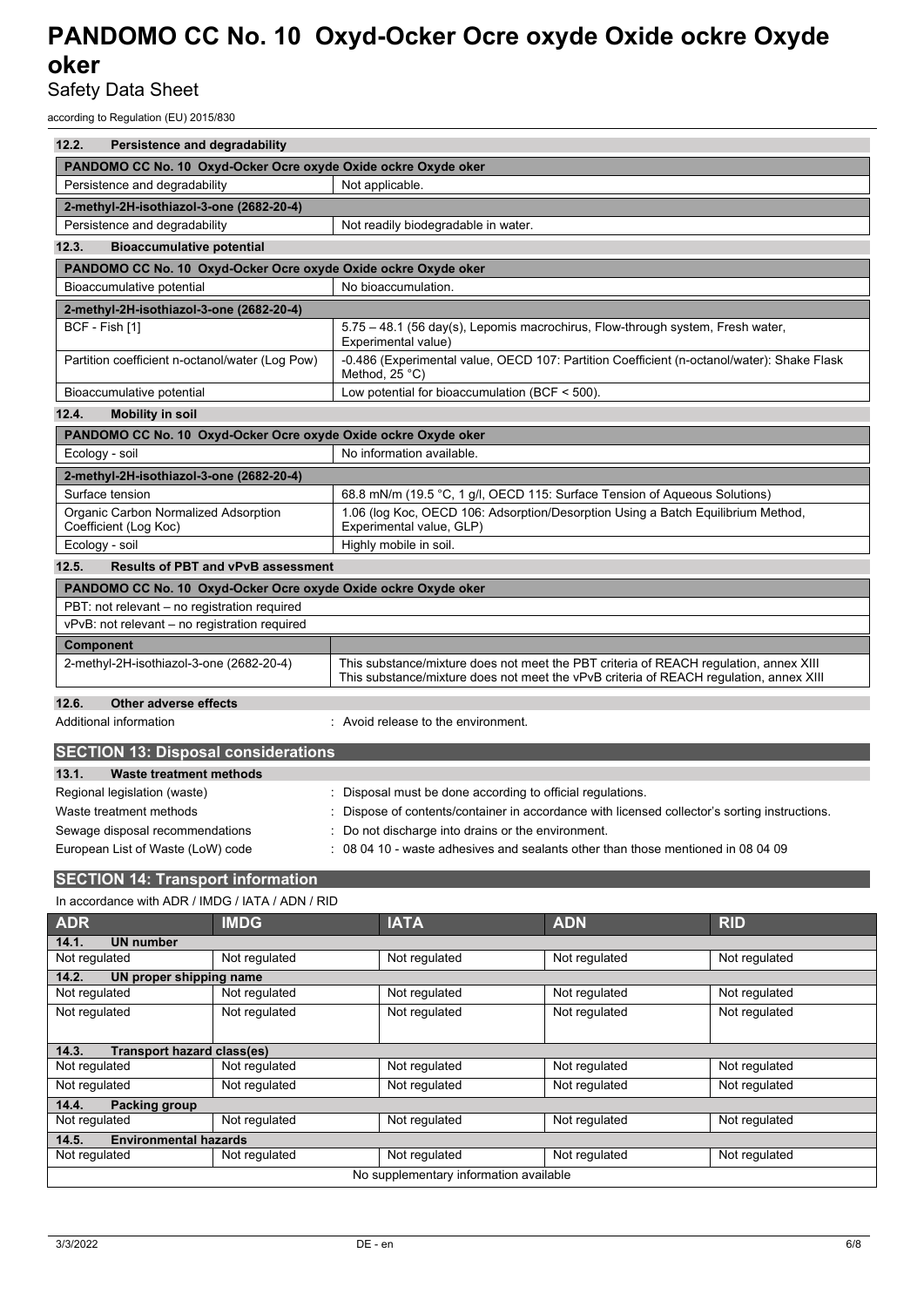## Safety Data Sheet

according to Regulation (EU) 2015/830

### **14.6. Special precautions for user**

#### **- Overland transport**

Not regulated

#### **- Transport by sea**

Not regulated

### **- Air transport**

Not regulated

## **- Inland waterway transport**

Not regulated

**- Rail transport**

Not regulated

**14.7. Transport in bulk according to Annex II of Marpol and the IBC Code**

### **SECTION 15: Regulatory information**

#### **15.1. Safety, health and environmental regulations/legislation specific for the substance or mixture**

### **15.1.1. EU-Regulations**

The following restrictions are applicable according to Annex XVII of the REACH Regulation (EC) No 1907/2006:

| 3(b) Substances or mixtures fulfilling the criteria for any of the following<br>hazard classes or categories set out in Annex I to Regulation (EC) No<br>oker<br>1272/2008: Hazard classes 3.1 to 3.6, 3.7 adverse effects on sexual<br>function and fertility or on development, 3.8 effects other than narcotic<br>effects, 3.9 and 3.10 | PANDOMO CC No. 10 Oxyd-Ocker Ocre oxyde Oxide ockre Oxyde |
|--------------------------------------------------------------------------------------------------------------------------------------------------------------------------------------------------------------------------------------------------------------------------------------------------------------------------------------------|-----------------------------------------------------------|
|--------------------------------------------------------------------------------------------------------------------------------------------------------------------------------------------------------------------------------------------------------------------------------------------------------------------------------------------|-----------------------------------------------------------|

Contains no substance on the REACH candidate list

Contains no REACH Annex XIV substances

VOC content : < VOC - Swiss ordinance

#### **15.1.2. National regulations**

#### **Germany**

| Regulatory reference                       | : WGK 1, Slightly hazardous to water (Classification according to AwSV, Annex 1) |
|--------------------------------------------|----------------------------------------------------------------------------------|
| Storage class (LGK, TRGS 510)              | : LGK 12 - Non-combustible liquids                                               |
| Hazardous Incident Ordinance (12. BImSchV) | : Is not subject of the 12. BlmSchV (Hazardous Incident Ordinance)               |

#### **15.2. Chemical safety assessment**

No chemical safety assessment has been carried out

### **SECTION 16: Other information**

| Acute toxicity (inhal.), Category 2                               |
|-------------------------------------------------------------------|
| Acute toxicity (dermal), Category 3                               |
| Acute toxicity (oral), Category 3                                 |
| Hazardous to the aquatic environment - Acute Hazard, Category 1   |
| Hazardous to the aquatic environment — Chronic Hazard, Category 1 |
| Serious eye damage/eye irritation, Category 1                     |
| Toxic if swallowed.                                               |
| Toxic in contact with skin.                                       |
| Causes severe skin burns and eye damage.                          |
| May cause an allergic skin reaction.                              |
| Causes serious eye damage.                                        |
| Fatal if inhaled.                                                 |
| Very toxic to aquatic life.                                       |
|                                                                   |